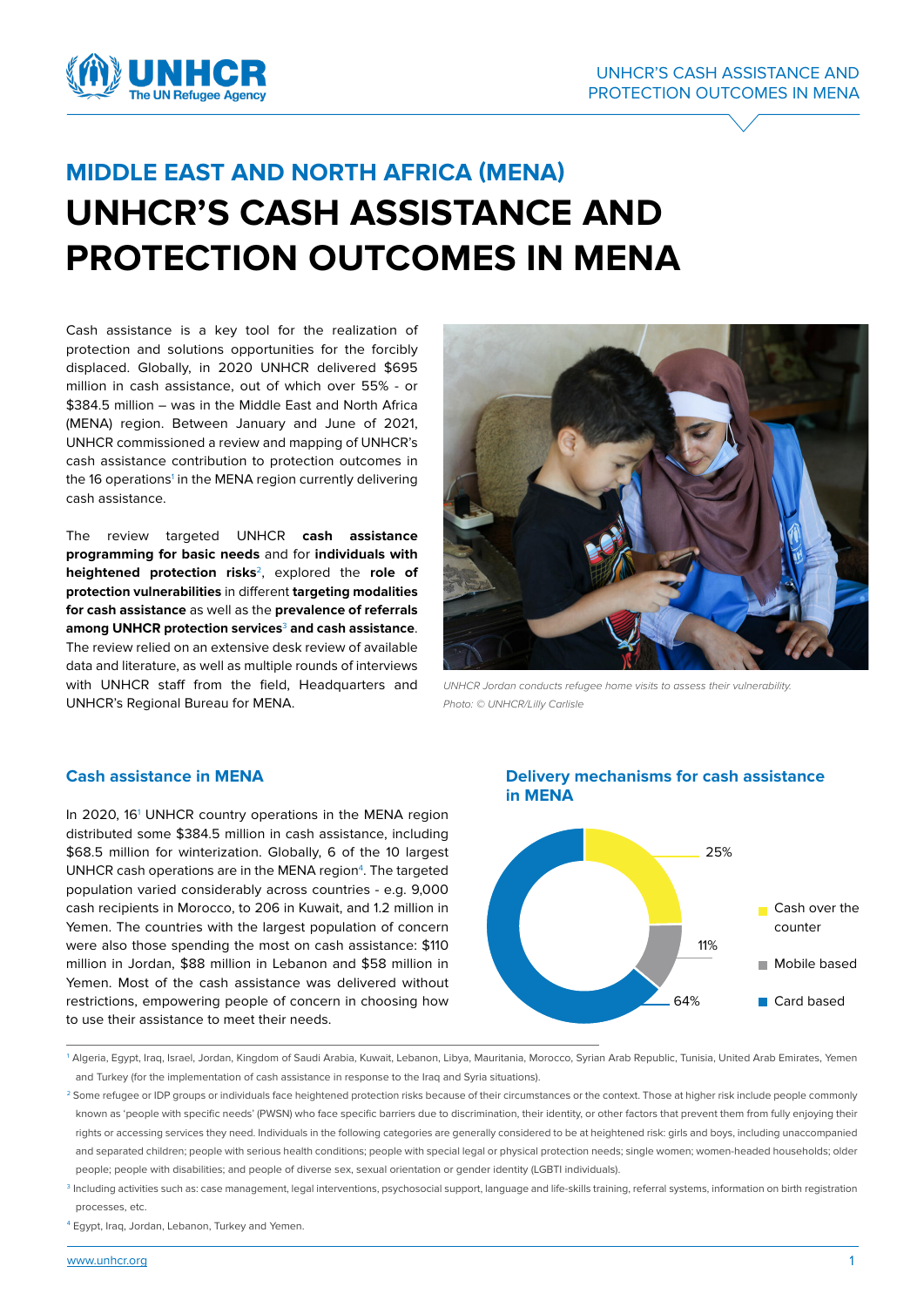



#### **Cash Assistance Budget**

Total cash assistance budget (\$)



Under 50,000 250,000 500,000 750,000 1 million

1.3 million

Population of concern







\* An additional \$68.5 million in cash assistance for winterization were delivered in 2020. For more information, please refer to the <u>Final Report</u> for <u>[UNHCR's 2020-](https://reporting.unhcr.org/sites/default/files/UNHCR%20Syria%20and%20Iraq%20situations%20Regional%20Winter%20Assistance%20Plan%202020-2021%20-%20September%202020.pdf)</u><br><u>2021 Regional Winterization Assistance Plan</u> for the Syria and Iraq Situations

#### **Cash assistance and protection**

In the MENA region and in UNHCR operations at large, UNHCR's cash assistance addresses protection needs in three primary ways: 1) **Protection mainstreaming** – by ensuring the safe and dignified delivery and use of cash assistance; 2) **Providing cash assistance for basic needs** – by delivering assistance to ensure access to basic goods and services, **with a range of positive protection outcomes**; and 3) **Providing cash assistance to**  %07 **address specific protection risks**, in areas including **education**, **gender-based violence (GBV) or child protection**. The review also indicated evidence for the realization of PoCs wellbeing through cash assistance and protection services, with at least 50% of cash assistance recipients also receiving protection services<sup>5</sup>, including case management, legal assistance, mental health and psychosocial support (MHPSS) and child protection services.

In MENA, UNHCR has carried out other studies examining the link between cash assistance and protection. Most recently, findings were captured in the [Multi-Country Research on the](https://www.unhcr.org/5e3a9c914) [Impact of Cash Assistance on Child Protection in Egypt, Jordan](https://www.unhcr.org/5e3a9c914) [and Lebanon,](https://www.unhcr.org/5e3a9c914) which highlights the impact of cash assistance on children when implemented together with case management and protection services such as psychosocial support, recreational activities and education.

All UNHCR studies on cash assistance in areas such as [multi](https://www.unhcr.org/5b0ea3947)[purpose cash,](https://www.unhcr.org/5b0ea3947) [child protection](https://reporting.unhcr.org/sites/default/files/UNHCR%20MENA%20Protection%20Service%20-%20Enhancing%20child%20protection%20services%20through%20Cash-based%20interventions%20-%2011OCT20.pdf), [education](https://www.unhcr.org/5e3a9cfb4), [gender,](https://www.unhcr.org/5bbf501b4) [GBV,](https://www.unhcr.org/5d5edad97) [social](https://www.unhcr.org/5d0ce5e34) [cohesion](https://www.unhcr.org/5d0ce5e34) also highlight the positive impact of cash assistance on protection, when combined with other protection services and comprehensive case management.



<sup>5</sup> Data from Algeria, Israel, Kuwait, Lebanon, Libya, Mauritania, Morocco, Turkey and UAE.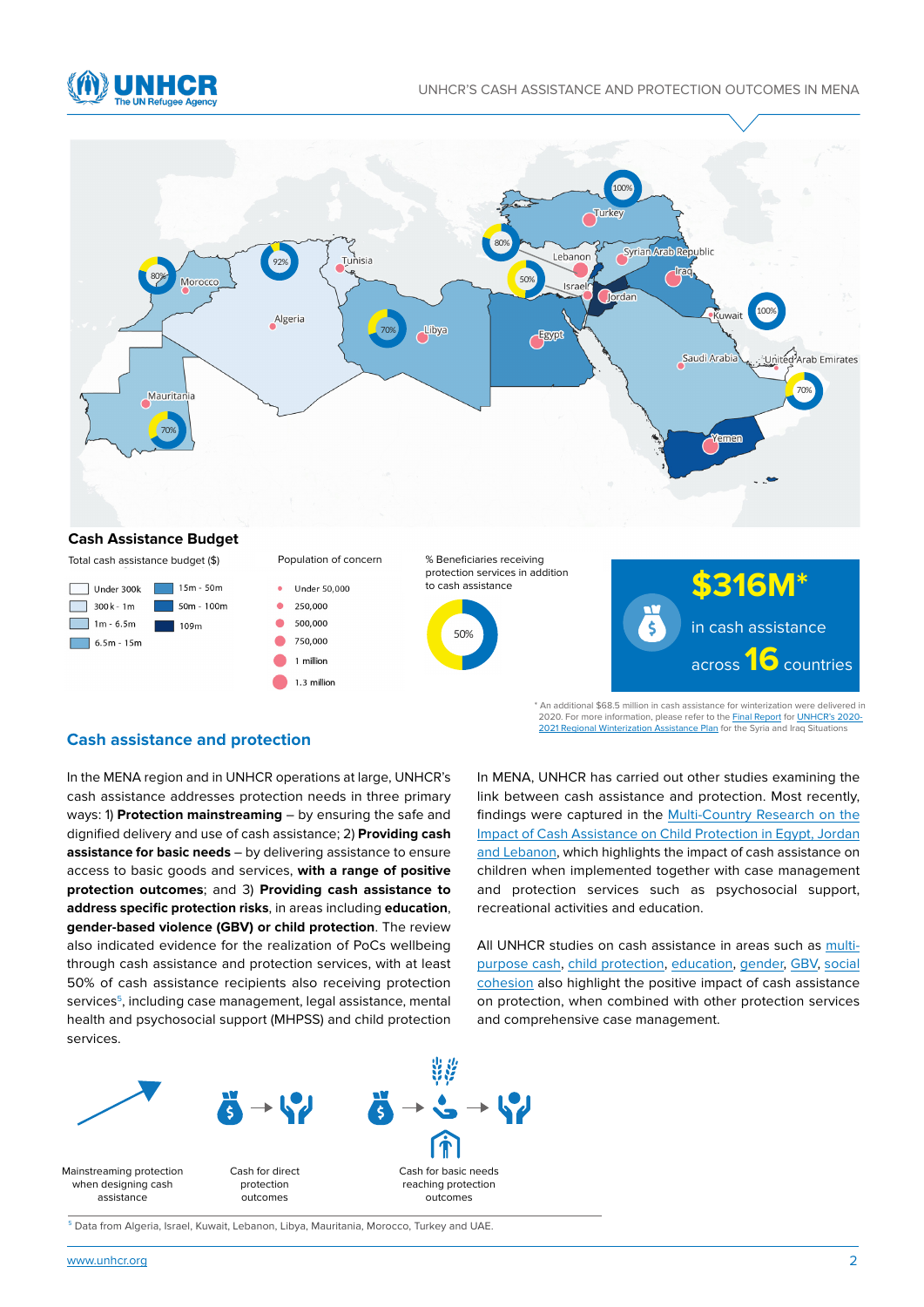

## **i) Mainstreaming protection in cash assistance**

This review confirmed that cash assistance does not expose beneficiaries to additional risks compared to other modalities, such as in-kind assistance: the majority of risks identified when using cash assistance are context rather than modality-specific<sup>6</sup>, i.e. risks are associated to a specific operational context, rather than to the modality through which assistance is delivered. On the contrary, cash assistance has been observed as a way of mitigating risk, being discreet in nature to distribute compared to in-kind assistance—normally delivered via ATM machines and/or e-wallets for mobile phones—as well as easier to track. This review also found that all country operations have conducted thorough risk assessments using standard UNHCR tools.

Protection is therefore mainstreamed through both the modality of cash assistance itself and through the systematic integration of protection considerations in cash programming, through tools such as UNHCR's protection risk assessment for cash assistance. The extent to which protection is mainstreamed is consistently tracked by UNHCR operations in the region through Post Distribution Monitoring (PDM). PDM data confirmed that most cash recipients could find what they needed in markets, rated cash assistance as their preferred modality, could safely and securely withdraw and retain cash, and were aware of avenues for complaints and feedback.

Access to digital payments is another area which brings about positive protection outcomes through cash assistance, notably as a means for financial inclusion. As many refugees and others of concern are unable to open bank accounts and access financial services, digital/electronic payments have the potential to bridge this gap by allowing electronic payment intermediaries such as payment facilitators and payment gateways to process payments across a wider range of channels than ever before.

However, challenges have been observed in some MENA country operations due to a lack of officially recognized identification for refugees and others of concern. The use of digital payments also presents possible protection risks in relation to responsible data management, digital illiteracy and other challenges. Such risks are mitigated by ensuring adherence to stringent UNHCR data protection policies, which are integrated into contracts with both financial service providers and UNHCR's NGO partners.

#### **ii) Using cash assistance for basic needs to achieve protection outcomes**

UNHCR provides **cash assistance for basic needs**, i.e. grants that support access to multiple goods and services for sectors such as food, water, clothing, shelter, sanitation, education and/ or health. This type of grant represents a **large proportion of UNHCR's cash assistance support globally and in the region**.

Transfers for basic needs are commonly quantified by defining a set of goods and services under so-called "Minimum" and/or "Survival Minimum" expenditure baskets (MEB / SMEB). Postdistribution monitoring also indicated that most respondents reported a significant, moderate or slight improvement to their living conditions due to UNHCR's cash assistance, as well as a reduced feeling of stress and anxiety. The review also indicated how in its own programming the delivery of cash for basic needs may result a in a decreased reliance by recipients on harmful coping mechanisms such as child labor, forced/early marriage and selling belongings. Despite the assistance, many recipients indicated the need to resort to harmful coping mechanisms, including reducing other expenditures to meet household food needs, skipping rental payments, begging, moving to poorer housing and areas, and removing children from school.

While this mapping also highlights that cash assistance has an overall positive impact on areas such as child protection, education, GBV, gender equality and access to documentation, the impact of basic needs assistance on protection outcomes depends on the transfer value and the overall duration of the cash assistance. Additionally, this mapping also indicated the potential for cash assistance to result in protection outcomes through the inclusion of protection-specific costs, in addition to the traditional components of MEB and SMEB for basic goods and services.

## **iii) Using cash assistance to achieve specific protection outcomes**

UNHCR classifies individuals with heightened protection risks in specific categories—including children at risk, people with disabilities, older people at risk, people with specific legal and physical protection needs— for a total of nine categories and 58 sub-categories of people with specific needs (PWSN). To address such vulnerabilities and in addition to cash assistance for basic needs, UNHCR across the MENA region also delivers sectoral cash assistance programmes to support **education**, **child protection** and **gender-based violence**<sup>7</sup> outcomes.

Among these, the review found that the use of cash assistance in support of **education outcomes** was increasing across MENA in line with global trends, with indications that cash assistance can be an effective tool to meet educational needs and boost school attendance. In the MENA region, UNHCR provides cash assistance to support education outcomes to families in need

<sup>&</sup>lt;sup>6</sup> See for example: J Hutton, S Boeser, and M Turnbull, "CTP in Challenging Contexts : Cash Study on CTP and Risks in Yemen" (CaLP, 2018).

<sup>7</sup> UNHCR Global Cash Operations, ["Cash Assistance and Protection Why, What and How?](https://www.unhcr.org/616fc52e4.pdf)" (UNHCR, 2021). These areas of education, gender, child protection and GBV are however not meant to be comprehensive as to what falls in the category of protection support.